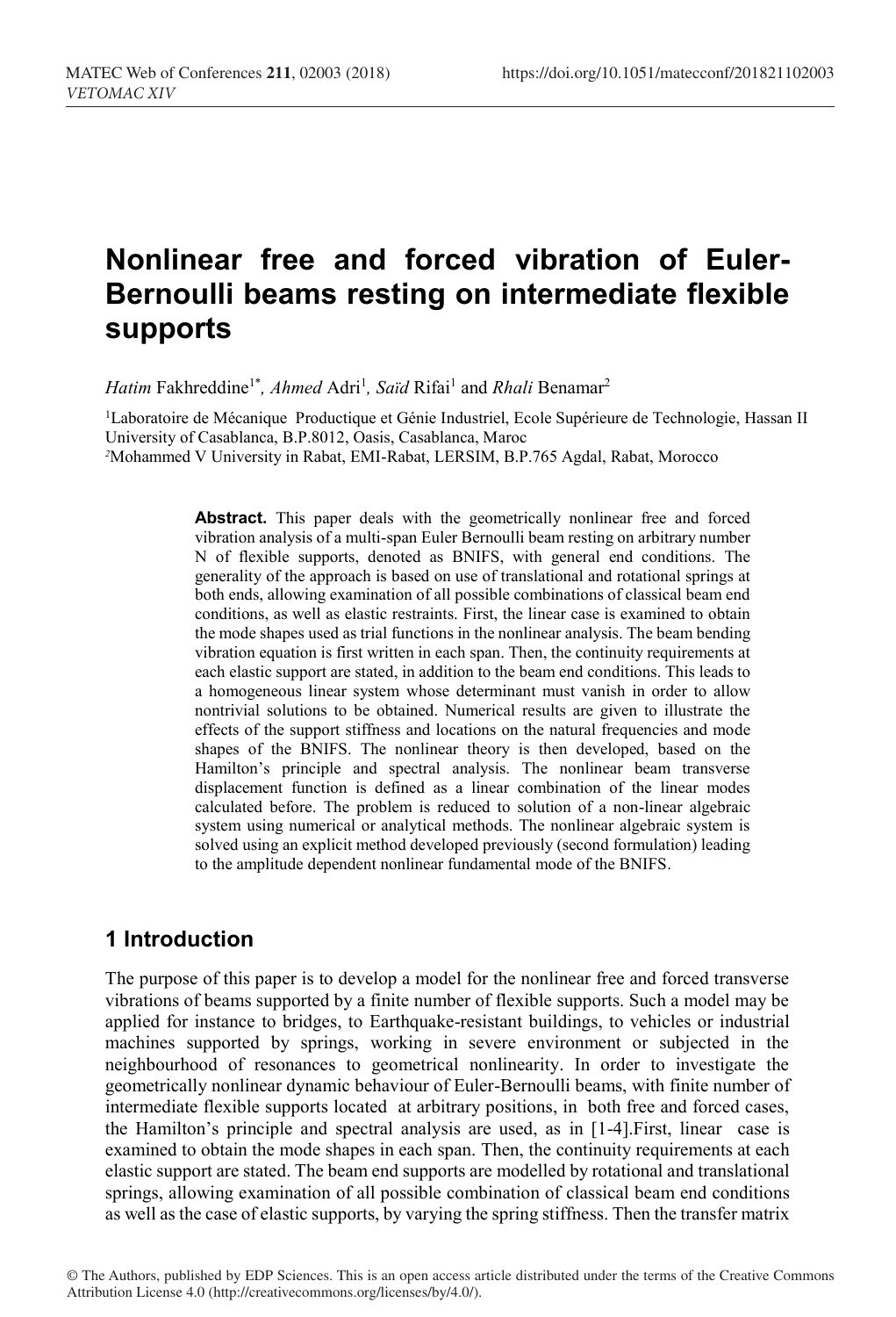method is adopted to get a reduced set of algebraic system solved by the one dimensional Newton-Raphson iteration method. Subsequently, the expressions for the kinetic energy, the total strain energy due to bending and the nonlinear strain energy due to the axial load induced by the large deflections, are developed. By applying Hamilton's principle with integration of the time functions over a period of vibration, or Lagrange's equations [1] combined with the harmonic balance method (HBM), the nonlinear amplitude equation is obtained as a set of nonlinear algebraic system solved by injecting initial estimates for the basic function contribution coefficients in a multidimensional Newton-Raphson iteration algorithm. The nonlinear mode shapes are finally obtained as the sum of the contribution coefficient multiplied by the linear mode shapes used here as basic functions in the nonlinear analysis [2-3]. In the forced vibrations case, the single mode approach (SMA) is used the get a thirddegree equation solved by the classical Cardan method, in which the frequency ratio and the excitation level are the inputs and the real solution corresponds to the normalised mode shape contribution coefficient, the complex solutions being simply ignored.

## **2 General formulation**

#### **2.1 Determination of the linear mode shapes:**

Consider a uniform Euler-Bernoulli beam, with N flexible supports of stiffness K*j* , subjected to transverse free vibrations and having the following geometrical and material characteristics: (L: length, E: Young's modulus, S: Cross-sectional area, I: second moment of inertia of cross section, r: radius of gyration, ρ: mass per unit length). To be able and examine all possible beam end conditions, translational springs *kt*1, *kt*2, and rotational springs  $k\theta_3$ ,  $k\theta_4$ , are used as shown in **Fig. 1.** 





The general solution of the beam transverse vibration equation in the  $j<sup>th</sup>$  span is given by:

$$
\mathbf{w}_{ji}(\eta) = \mathbf{a}_j \cosh(\beta_i L(\eta - \eta_{j-1})) + \mathbf{b}_j \sinh(\beta_i L(\eta - \eta_{j-1})) + \mathbf{c}_j \cos(\beta_i L(\eta - \eta_{j-1})) + \mathbf{d}_j \sin(\beta_i L(\eta - \eta_{j-1})) \tag{1}
$$
  

$$
\eta_{j-1} \le \eta \le \eta_j; \text{for } j = 1, 2, ..., n
$$

Where:  $\beta_i L = L_1^4 \left( \frac{\rho S \omega_i^2}{EI} \right)$  for: *i* = 1,2,.. are the dimensionless frequencies, obtained numerically by the Newton-Raphson algorithm, whereas the other parameters **a***j*, **b***j*, **c***j*, **d***<sup>j</sup>* are computed by means of the following conditions: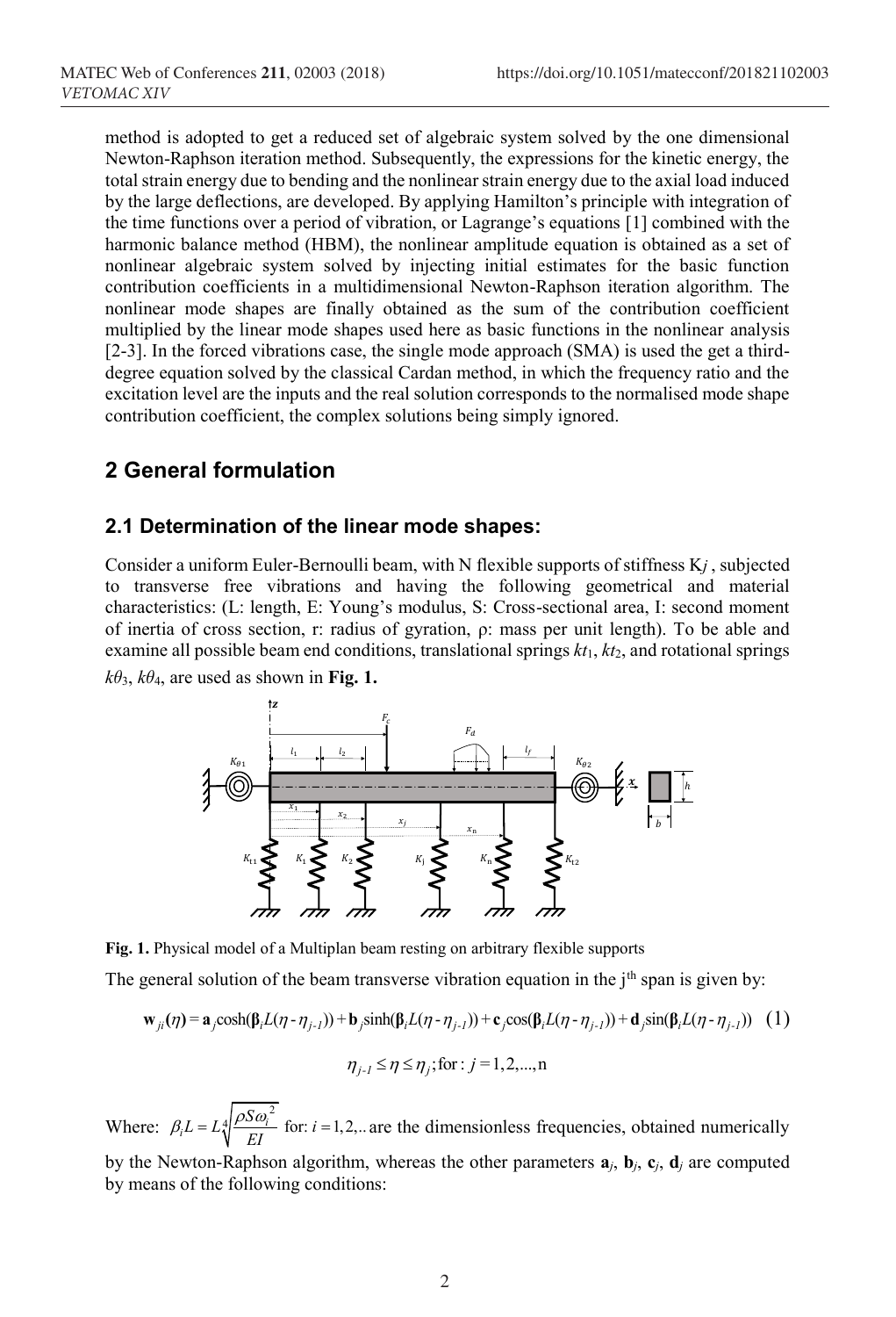The end conditions (at the left end) [5]:

$$
\left. \frac{\mathrm{d}^3 \mathbf{w}_{1i}(\eta)}{\mathrm{d}\eta^3} \right|_{\eta_0} = -\mathbf{K}_{t1} \mathbf{w}_{1i}(\eta) \Big|_{\eta_0}; \left. \frac{\mathrm{d}^2 \mathbf{w}_{1i}(\eta)}{\mathrm{d}\eta^2} \right|_{\eta_0} = \mathbf{K}_{\theta 1} \left. \frac{\mathrm{d} \mathbf{w}_{1i}(\eta)}{\mathrm{d}\eta} \right|_{\eta_0}
$$
(2,3)

The end conditions (at the right end):

$$
\left. \frac{d^3 \mathbf{w}_{(n+1)i}(\eta)}{d\eta^3} \right|_{\eta I} = \mathbf{K}_{i2} \mathbf{w}_{(n+1)i}(\eta) \Big|_{\eta I}; \left. \frac{d^2 \mathbf{w}_{(n+1)i}(\eta)}{d\eta^2} \right|_{\eta I} = -\mathbf{K}_{02} \left. \frac{d \mathbf{w}_{(n+1)i}(\eta)}{d\eta} \right|_{\eta I}
$$
(4,5)

The compatibility conditions are given by [6]:

$$
\mathbf{w}_{ji}(\eta)\big|_{\eta j} = \mathbf{w}_{(j+1)i}(\eta)\big|_{\eta j} = 0; \frac{\mathrm{d}\mathbf{w}_{ji}(\eta)}{\mathrm{d}\eta}\big|_{\eta j} = \frac{\mathrm{d}\mathbf{w}_{(j+1)i}(\eta)}{\mathrm{d}\eta}\big|_{\eta j}
$$
(6,7)

$$
\left. \frac{\mathrm{d}^2 \mathbf{w}_{ji}(\eta)}{\mathrm{d}\eta^2} \right|_{\eta j} = \left. \frac{\mathrm{d}^2 \mathbf{w}_{(j+1)i}(\eta)}{\mathrm{d}\eta^2} \right|_{\eta j}; \left. \frac{\mathrm{d}^3 \mathbf{w}_{ji}(\eta)}{\mathrm{d}\eta^3} \right|_{\eta j} = \left. \frac{\mathrm{d}^3 \mathbf{w}_{(j+1)i}(\eta)}{\mathrm{d}\eta^3} \right|_{\eta j} + \mathbf{K}_{j} \mathbf{w}_{ji}(\eta_{j}) / (\mathrm{EI}) \tag{8.9}
$$

The relationship between the  $(j+1)$ <sup>th</sup> and  $j$ <sup>th</sup> span's coefficients is given by eqs.(6-9), leading to the following equation, in which  $T_{j(4x4)}$  is the transfer matrix corresponding to the  $j<sup>th</sup>$  spring:

$$
\begin{Bmatrix} a_{j+1} \\ b_{j+1} \\ c_{j+1} \\ d_{j+1} \end{Bmatrix} = \mathbf{T}_j \begin{bmatrix} a_j \\ b_j \\ c_j \\ c_j \\ d_j \end{bmatrix}
$$
 This leads to a system of matrix series: 
$$
\begin{Bmatrix} a_{j+1} \\ b_{j+1} \\ c_{j+1} \\ c_{j+1} \\ d_{j+1} \end{Bmatrix} = \prod_{i=j}^{1} \mathbf{T}_i \begin{bmatrix} a_1 \\ b_1 \\ c_1 \\ d_1 \end{bmatrix}
$$
 (10,11)

Eq.(1-11) leads to the homogeneous system:

$$
\begin{bmatrix} \mathbf{B}_{2x4} \cdot \prod_{N}^{1} \mathbf{T}_{i} \end{bmatrix} \begin{bmatrix} a_{1} \\ b_{1} \\ c_{1} \\ d_{1} \end{bmatrix} = \mathbf{M} \begin{bmatrix} a_{1} \\ b_{1} \\ c_{1} \\ d_{1} \end{bmatrix} = 0 \qquad (12)
$$

Where  $B_{2x4}$  and  $A_{2x4}$  are the matrix featuring the right and the left boundary conditions respectively. Which may have non-trivial solutions only if:  $det(\mathbf{M}_{4x4}) = 0$ 

In which **B2x4** and **A4x4** are the matrices corresponding to the right and the left end conditions. The  $\beta$ *i*L are the unknowns to find by Newton-Raphson algorithm [7], and the constants  $b_1$ ,  $c_1$ ,  $d_1$ , are calculated as functions of  $a_1$ , set to unity. Subsequently, the mode shapes, their  $1<sup>st</sup>$ ,  $2<sup>nd</sup>$ , and  $3<sup>rd</sup>$  derivatives are computed numerically. In addition, numerical integration is performed in order to calculate the parameters used in the nonlinear analysis.

#### **2.2 Nonlinear formulation**

The multi-span beam total strain energy can be written as [2]:

$$
V = V_{Nlin} + V_{lin} + V_{springs}
$$
 (13)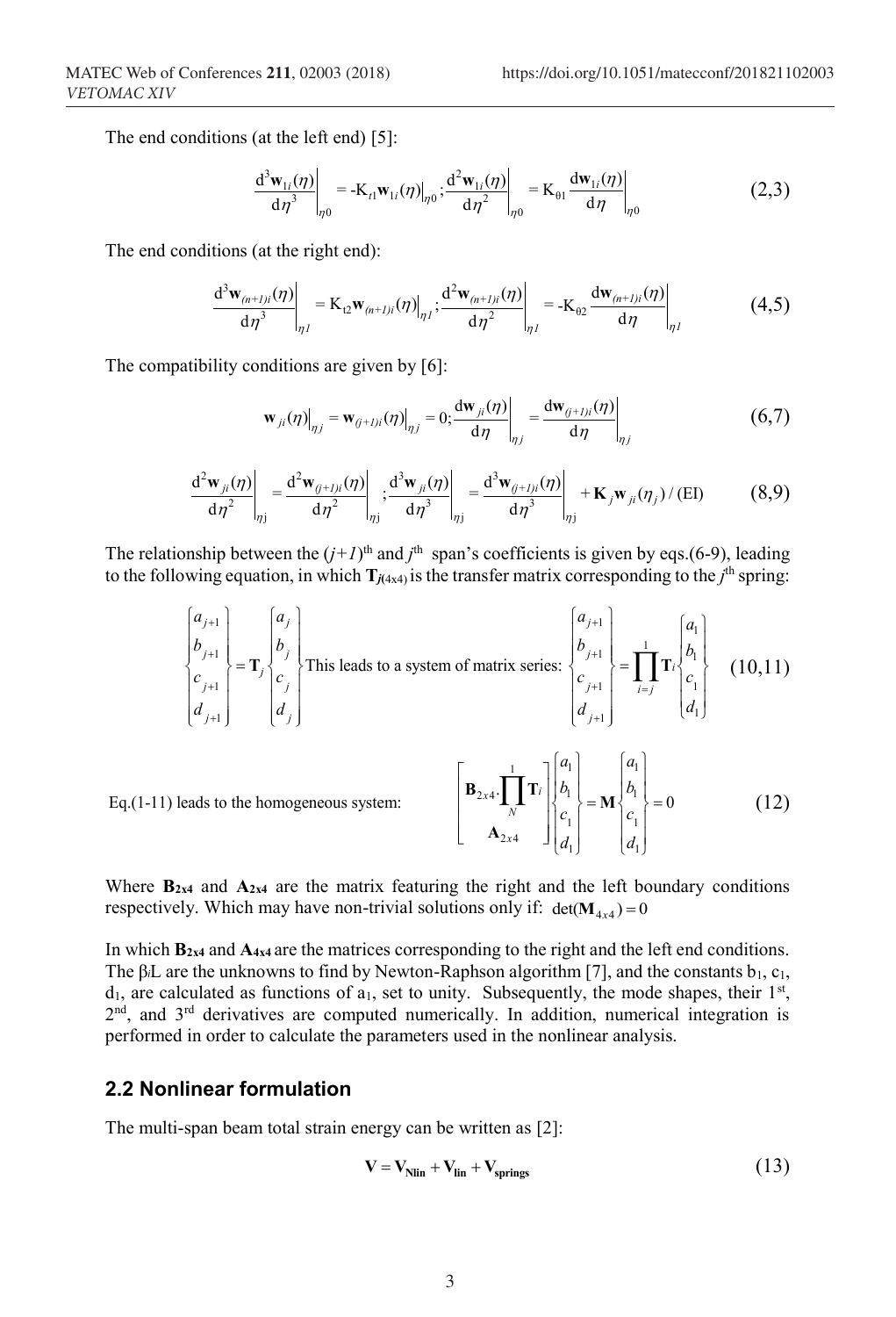Where: 
$$
\mathbf{V}_{\text{Nlin}} = \frac{ES}{8L} \left[ \int_{0}^{L} \left( \frac{\partial \mathbf{w}(x, t)}{\partial x} \right)^{2} dx \right]^{2}
$$
;  $\mathbf{V}_{\text{lin}} = \frac{EI}{2} \int_{0}^{L} \left( \frac{\partial^{2} \mathbf{w}(x, t)}{\partial x^{2}} \right)^{2} dx$ ;  $\mathbf{V}_{\text{springs}} = \frac{1}{2} \sum_{j=1}^{N} k_{j} \mathbf{w}(x_{j}, t)^{2}$  (14)

The beam kinetic energy is given by:

$$
\mathbf{T} = \frac{1}{2} \rho S \int_{0}^{L} \left( \frac{\partial \mathbf{w}(x, t)}{\partial x} \right)^{2} dx
$$
 (15)

Using a generalized parametrization and the usual summation convention, the transverse displacement can be written as:

$$
\mathbf{w}(x,t) = \mathbf{q}_i(t)\mathbf{w}_i(x) = \mathbf{a}_i \mathbf{w}_{i(x)} \sin(\omega t)
$$
 (16)

The energy expressions are discretised as follows:

$$
\mathbf{T} = \frac{1}{2}\omega^2 \mathbf{a}_i \mathbf{a}_j \cos^2(\omega t) \mathbf{m}_{ij}; \mathbf{V}_{Lin} + \mathbf{V}_{springs} = \frac{1}{2} \mathbf{a}_i \mathbf{a}_j \mathbf{k}_{ij} \sin^2(\omega t); \mathbf{V}_{Nlin} = \frac{1}{2} \mathbf{a}_i \mathbf{a}_j \mathbf{a}_k \mathbf{a}_l \mathbf{b}_{ijkl} \sin^4(\omega t) (17)
$$

Where  $\mathbf{b}_{ijkl}$  represents the nonlinearity tensor,  $\mathbf{k}_{ij}$  denotes the rigidity matrix, and  $\mathbf{m}_{ij}$  stands for the mass matrix. The amplitude  $a_i$  are unknown as well as the frequency  $\omega$ .

The dynamic behaviour of the structure may be obtained by Hamilton's principle for a conservative system [8], which leads to:

$$
\delta J_0^{2\pi/\omega} (\mathbf{V} - \mathbf{T} + \mathbf{F}) dt = 0 \tag{18}
$$

Using Lagrange's equations, based on expressions (8) to (11), and then the HBM leads to:

$$
2\mathbf{a}_i \mathbf{k}_{ir} + 3\mathbf{a}_i \mathbf{a}_j \mathbf{a}_k \mathbf{b}_{ijkr} - 2\omega^2 a_i \mathbf{m}_{ir} = \mathbf{f}_i; with : \mathbf{r} = 1...N
$$
 (19)

In which  $f_i$ , is the generalised forces associated to the external forces applied to the  $i<sup>th</sup>$ mode. In order to get dimensionless parameters, the following parameterization are taken:

$$
w^*(\eta) = \frac{\mathbf{w}(\frac{x}{L})}{r}; \frac{\mathbf{k}_{ij}}{\mathbf{k}_{ij}^*} = \frac{EIr^2}{L^3}; \frac{\omega^2}{\omega^{*2}} = \frac{EI}{\rho SL^4}; \frac{\mathbf{m}_{ij}}{\mathbf{m}_{ij}^*} = \rho Sr^2 L; \frac{\mathbf{b}_{ijkl}}{\mathbf{b}_{ijkl}^*} = \frac{EIr^2}{L^3}; \mathbf{f}_i^* = \frac{fL^4}{EIr} \int_0^1 \mathbf{w}(\eta) d\eta \quad (20)
$$

$$
\mathbf{k}^*_{ij} = EI \int_0^1 \frac{\partial^2 \mathbf{w}^*_{i}}{\partial \eta^2} \frac{\partial^2 \mathbf{w}_{j}}{\partial \eta^2} d\eta + \sum_{t=1}^N k^*_{t} \mathbf{w}^*_{i}(x_t) \mathbf{w}^*_{j}(x_t) ; \mathbf{b}^*_{ijkl} = \alpha \int_0^1 \frac{\partial \mathbf{w}^*_{i}}{\partial \eta} \frac{\partial \mathbf{w}^*_{j}}{\partial \eta} d\eta \int_0^1 \frac{\partial \mathbf{w}^*_{k}}{\partial \eta} \frac{\partial \mathbf{w}^*_{k}}{\partial \eta} d\eta \quad (21)
$$

Eq. (19) becomes: 
$$
2a_i \mathbf{k}_{ir}^* + 3a_i a_j a_k \mathbf{b}_{ijkr}^* - 2\omega^{*2} a_i \mathbf{m}_{ir}^* = \mathbf{f}_i^*; \text{avec}: r = 1...N
$$
 (22)

In single mode approach [1,9], only one mode is assumed to contribute to the nonlinear

response Thus, eq. (22) becomes: 
$$
\left(\frac{\omega^*}{\omega_L}\right)^2 = 1 + \frac{3}{2} \left(\frac{b_{1111}}{k_{11}^*}\right) a_1^2 - \frac{\mathbf{f}_i^*}{\mathbf{k}_{ii}^* a_1}, \omega_L^{*2} = \frac{k_{11}^*}{m_{11}^*}
$$
 (23)

This equation is solved by Cardan method where \* \* *L*  $\omega$  $\left(\frac{\omega^*}{\omega_L}\right)$  is given and the deflection amplitudes  $a_1$  are found and plotted in a way to select just the real solutions and to ignore the complex ones. The generalised dimensionless forces  $f^*$  and  $f^*$  corresponding respectively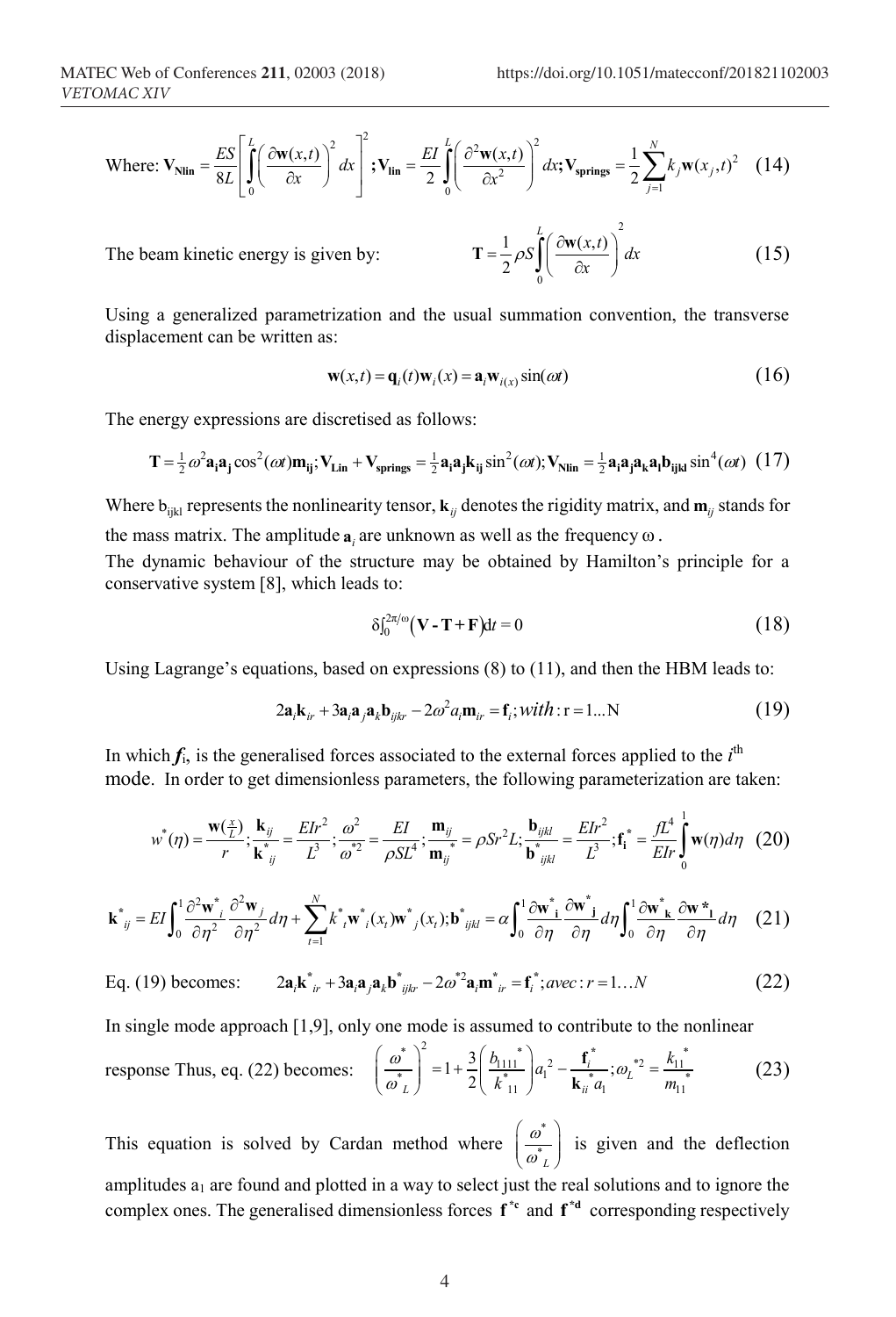to a concentrated  $\mathbf{F}^c$ , located at  $\eta_0$ , and a uniformly distributed force  $\mathbf{F}^d$  are respectively

given by:

$$
\mathbf{f}^{\ast c} = \frac{\mathbf{F}^c L^3}{EIr} \mathbf{w}^{\ast}(\eta_0); \mathbf{f}^{\ast d} = \frac{\mathbf{F}^d L^4}{EIr} \int_0^1 \mathbf{w}^{\ast}(\eta) d\eta
$$
 (24)

## **3 Numerical results and discussion**

In this section, the case of a clamped-clamped beam with five springs is studied. The springs are positioned uniformly  $(\eta_1=1/6, \eta_2=2/6, \eta_3=3/6, \eta_4=4/6, \eta_5=5/6)$ . The dimensionless stiffness is taken equal to k<sub>1</sub>=1000, K<sub>2</sub>=3000, k<sub>3</sub>=5000, k<sub>4</sub>=3000, k<sub>5</sub>=1000.



**Fig. 2.** First Mode, Non-linear curvature and Non-linear shearing force of B5IFS uniformly distributed for various vibrations level, in the free vibration case.

The normalized nonlinear mode shapes, curvature and shearing force are respectively plotted in (**Fig. 2. a, b, c)**; for various vibration amplitudes, the effect of geometric non-linearity has been clearly observed.



**Fig. 3.** First Mode, Non-linear curvature and Non-linear shearing force of B5IFS concentrated on the left middle spaced with *l*j=1/12, for various vibrations level.



**Fig. 4.** First Mode, Non-linear curvature and Non-linear shearing force of B5IFS concentrated on the centre spaced with  $l_1 = 1/12$ , for various vibrations level.